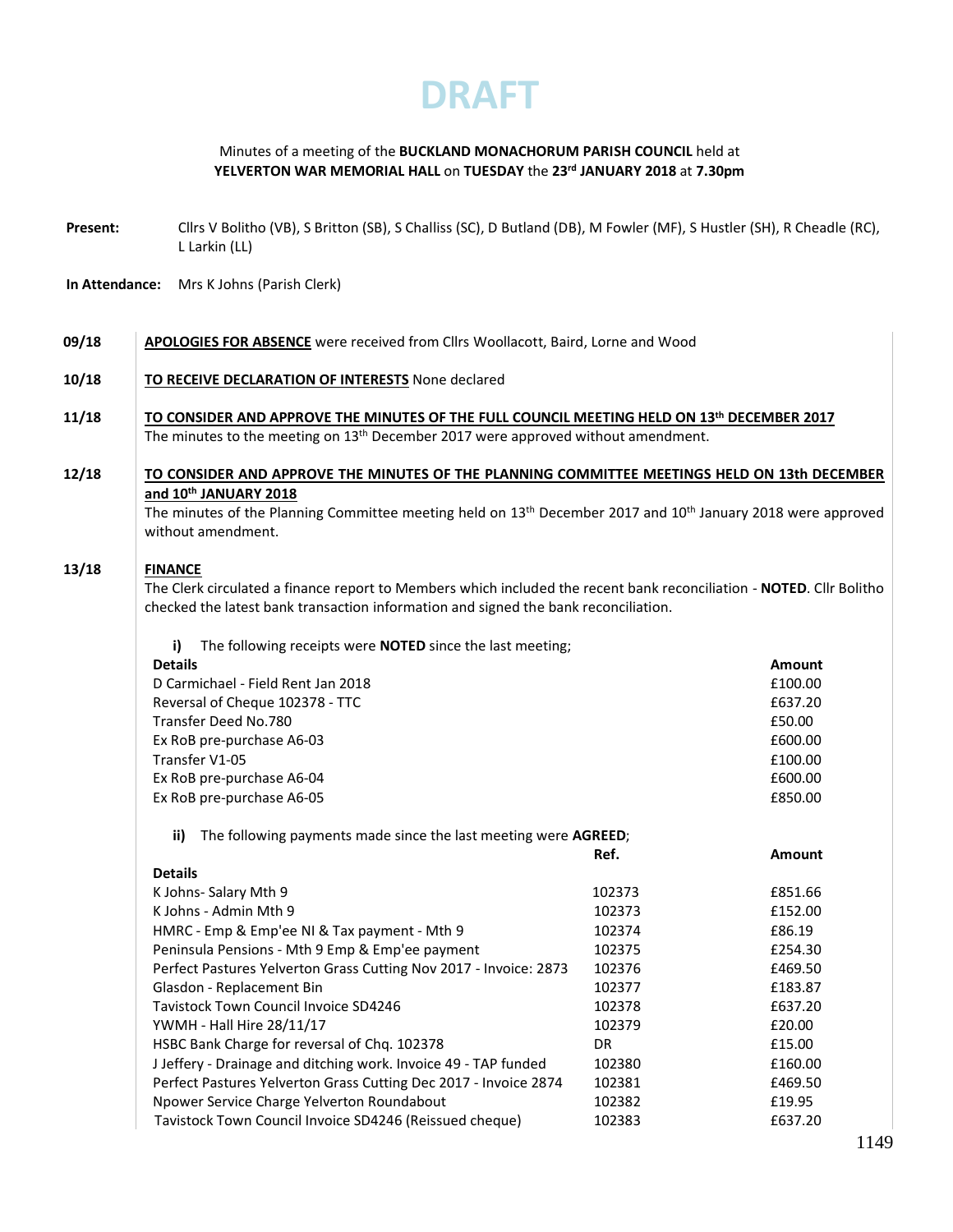**iii) To confirm and sign off Precept 2018/2019:** The precept figure of £46030.00 was **AGREED** by members, with an additional £1047.00 in the form of a Council Tax Support Grant provided by WDBC. The precept figure equates to a 2.79% increase on the 2017/18 figure. Cllr Bolitho (Vice-Chairman) signed the precept application form in the absence of Cllr Wood (Chairperson).

## **iv) To decide upon Parish Clerk's annual increment**

The Clerk was asked to leave the room whilst Members discussed their increment. On their return to the room it was explained that the decision would be delayed until after the completion of their Annual Appraisal.

#### **14/18 REPORTS FROM REPRESENTATIVES TO OUTSIDE BODIES (INCLUDES UPDATES ON WD TAP FUND PROJECTS)**

Cllr Butland reported that the drainage and ditching works funded by the TAP fund have now been completed by the Lengthsman.

KJ updated members that they have contacted WDBC and has asked if a change to the type of defibrillator for both Clearbrook and Milton Combe Village Halls will affect the grant funding. It was **AGREED** that if the answer was negative, that they should go ahead and order the battery type defibrillator from AED.

St Andrews Primary School in Buckland Monachorum have had problems with trees falling down onto their playing field. Cllr Fowler reported that as result the school had had to have a comprehensive risk assessment carried out on all the trees around the school grounds. The report identified that four trees present a danger and will have to be taken down. The bill will run into thousands and he queried why the school should be paying for their removal, when some of the affected trees are on land outside the school boundary. It is thought that two of the trees are believed to be on land owned by West Devon Borough Council. It was **AGREED** that RC would discuss with WDBC to see who should pay.

#### **15/18 TO RECEIVE A REPORT FROM THE WDBC CLLR FOR THIS WARD (CLLR CHEADLE)**

Cllr Cheadle will be meeting Geoffrey Cox M.P. later in the week. He will be asking him about Broadband and funding for it available across Devon. He asked members if there was anything else they would like raised at the meeting. Cllr Fowler said that he would like the issue of flooding in Buckland Monachorum and Milton Combe raised, especially with regards to St Andrew's Primary School.

#### **16/18 NEIGHBOURHOOD PLAN UPDATE (CLLR CHEADLE)**

The joint local plan (JLP) for West Devon, South Hams and Plymouth City Councils has now reached the examination stage. RC reported that he had attended part of the examination hearing. Once this stage has been completed the JLP will then go out to consultation and a referendum will be held.

#### **17/18 TO DISCUSS THE NEXT STEPS FOR CRAPSTONE FIELD (TO INCLUDE A PRESENTATION ON THE WETLAND NATURE RESERVE PROPOSAL) (CLLRS CHALLISS & HUSTLER)**

Cllr Challiss explained that the Wetlands Steering Group have come up with a 5-year draft management plan for 0.69 hectares of the Crapstone Field to create a wetlands nature reserve. The draft Management Plan had been circulated to all members prior to the meeting (see Appendix 1). As a result of the discussion about the report, the Parish Council **AGREED** to accept the report presented by the steering group dated 23rd January 2018 (Appendix 1) and also **AGREED** to the establishment of a wetland on the site as described and in accordance with the management plan contained therein. It was also **AGREED** to release £550.00 from the money allocated for Crapstone Field in the 2017-18 budget for work to be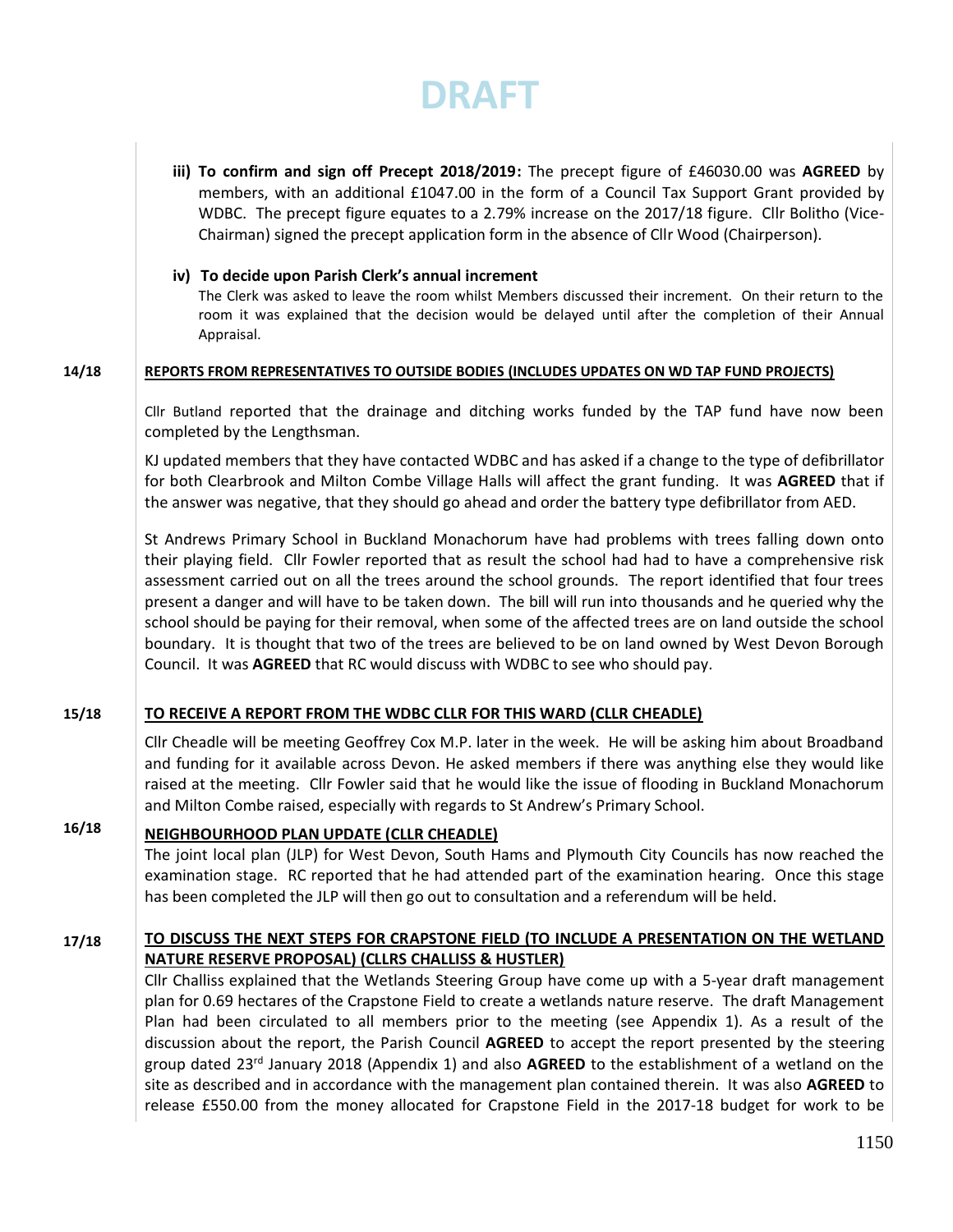|       | carried out on the wetland in 2018 as detailed in the management plan.                                                                                                                                                                                                                                                                                                                                                                                                                    |
|-------|-------------------------------------------------------------------------------------------------------------------------------------------------------------------------------------------------------------------------------------------------------------------------------------------------------------------------------------------------------------------------------------------------------------------------------------------------------------------------------------------|
|       |                                                                                                                                                                                                                                                                                                                                                                                                                                                                                           |
| 18/18 | TO DISCUSS UPCOMING DALC COUNCILLOR AND CLERK TRAINING COURSES<br>KJ explained that there was an upcoming CiLCA course at DALC in Exeter. She would like to sit the CiLCA<br>qualification for Council Clerks and asked if the PC would be happy to fund the £140.00 course fee. It was<br>AGREED that KJ should attend the course and the fee would be paid by the PC. Members were also asked<br>if anyone wished to attend the Councillor Course run by DALC, no-one wished to attend. |
|       | KJ also reminded members that new data protection regulations will be introduced in May 2018 and said<br>that a course had been arranged by DALC, but she would be unable to attend. Cllr Cheadle said that he<br>had a sample policy on the new regulations and that he would forward onto KJ.                                                                                                                                                                                           |
| 19/18 | TO DISCUSS SPONSORSHIP OF YELVERTON ROUNDABOUT                                                                                                                                                                                                                                                                                                                                                                                                                                            |
|       | It was AGREED that KJ would contact a number of Local Businesses to see if any were interested in<br>sponsoring Yelverton Roundabout.                                                                                                                                                                                                                                                                                                                                                     |
| 20/18 | BMPC COMMUNICATIONS (NEWSLETTERS, SOCIAL MEDIA, PRESS ARTICLES)<br>Cllr Cheadle explained that a new edition of Moorlinks magazine would soon be published and there were<br>some items he had put forward on behalf of the PC.                                                                                                                                                                                                                                                           |
|       | Councillor Butland queried whether the PC should resurrect the old Miscellany Parish newsletter. The<br>matter had been previously discussed at a meeting in 2017 and it had been agreed not to begin publishing<br>the document again. Members AGREED that there was still no basis for the newsletter to be resurrected.                                                                                                                                                                |
| 21/18 | HIGHWAY MATTERS AND REPORTS OF MINOR REPAIRS<br>Councillor Larkin raised a problem with Alley Hill to Blowiscombe Cross in Milton Combe. He said that the<br>road badly needed resurfacing and that parishioners have fallen over in the ruts which had formed in the<br>road.                                                                                                                                                                                                            |
|       | Other issues with potholes were reported, especially on the Clearbrook Road by Cllr Britton. Cllr Cheadle<br>said that he would follow up the items and report them to DCC.                                                                                                                                                                                                                                                                                                               |
|       | Cllr Britton also reported an abandoned vehicle close to the bridge in Clearbrook. KJ said they would<br>report to WDBC.                                                                                                                                                                                                                                                                                                                                                                  |
| 22/18 | <b>REPORT ON PARISH PATHS (P3) AND OTHER FOOTPATH MATTERS</b><br>All P3 parish footpath survey forms have now been collected and KJ has submitted them along with the<br>annual claim form for grant monies provided by DCC for the upkeep of the paths.                                                                                                                                                                                                                                  |
| 23/18 | TO DISCUSS GENERAL PURPOSES ITEMS:<br>a) Cemetery:<br>Interments and memorial work: One interment and two memorial inscriptions have been carried<br>i)<br>out since the last meeting<br>ii) Replacement beech saplings: Cllr Challiss explained that 16 beech saplings in the hedge<br>surrounding the cemetery extension have failed. KJ has contacted the supplier and they have                                                                                                       |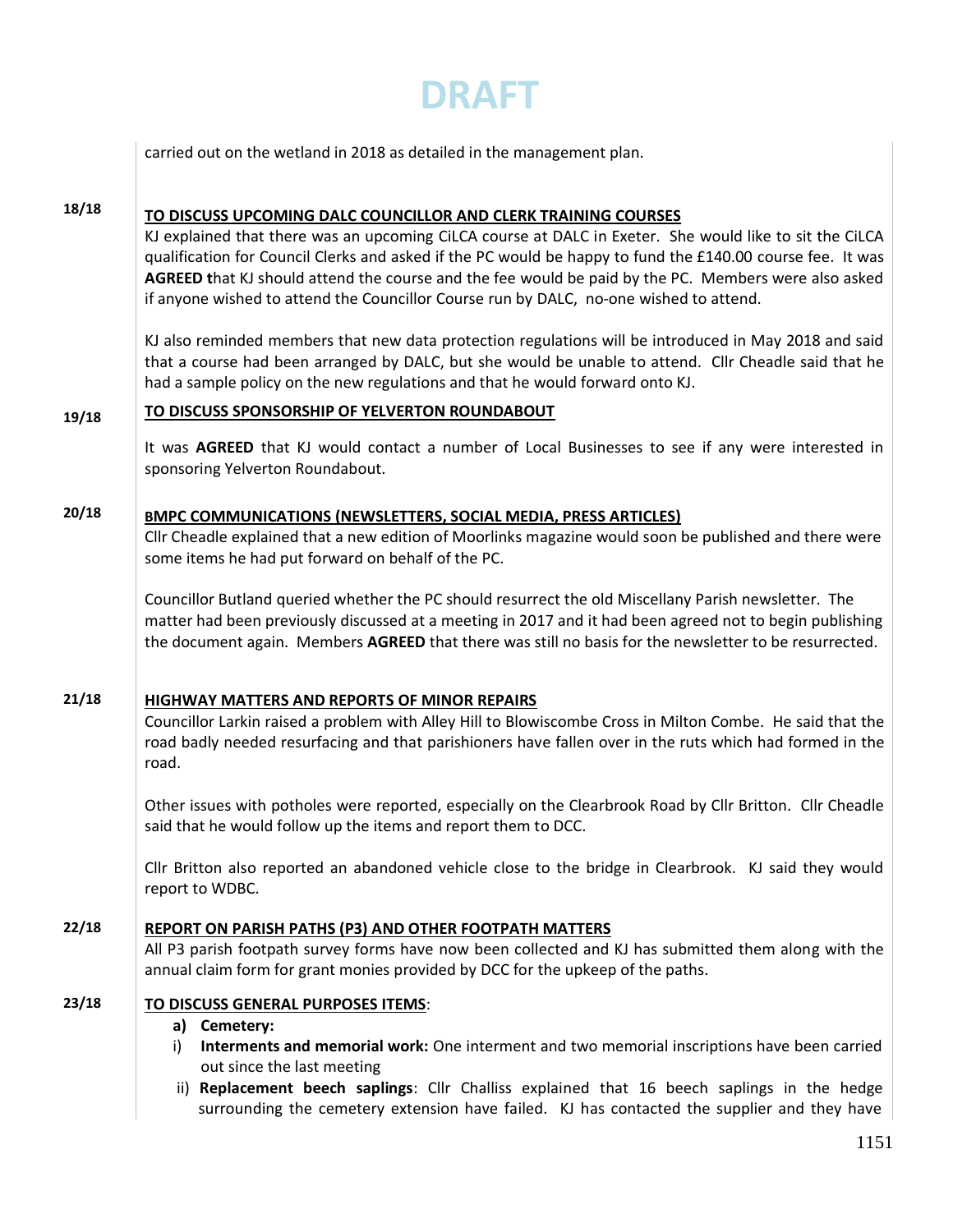offered a 50% discount on replacement saplings. Cllr Challiss has received a quote from a local supplier, which is slightly more expensive that the previous supplier, but had misgivings about purchasing again from the original supplier due to the high failure rate. It was **AGREED** that replacement saplings at £44.00 should be purchased from the local supplier.

- iii) **Moss killer:** It was **AGREED** that Cllr Fowler would apply more moss killer to treat the cemetery driveway.
- iv)**Moles:** There has been a resurgence of moles in the play area and the cemetery/ extension at Buckland Monachorum. It was **AGREED** that KJ would contact a pest control expert to obtain a quote for the works and report back at the next meeting.
- v) **Mixed Hedge in Cemetery:** Cllr Challiss asked if members were happy for a working group to undertake works to tidy up/ weed the mixed native hedge between the old and current section. It was **AGREED** that the works should go ahead.
- **b) Play Park & Inspections** All play park inspections have been carried out and there are no safety issues to report.

# **24/18 CORRESPONDENCE AND COMMUNICATIONS FROM OTHER AGENCIES**

*All general correspondence this month via email has been forwarded to all Cllrs prior to the meeting.*

Cllr Fowler explained that he had been in contact with the Art Group who will be painting the Crapstone bus shelter with the winning design of a red tractor as soon as the weather is warm enough to paint. He said that they have most colours, but require £30.00 to purchase a couple they do not have. It was **AGREED** that the Art Group should purchase the paint and the PC would reimburse the cost.

Cllr Hustler announced that they will be standing down for personal reasons. The matter was discussed and they kindly agreed to stay on until the PC's AGM in May 2018.

# **25/18 ITEMS FOR THE NEXT AGENDA**

None

# **26/18 FUTURE MEETING DATES**

 **Weds 7 th Feb:** Planning Meeting at Buckland Monachorum Village Hall at 7.30pm **Weds 14th Feb:** General Purposes Committee meeting at Clearbrook Village Hall at 7.00pm **Tues 27th Feb:** Planning meeting at 7.00pm at Buckland Monachorum Village Hall (Committee Room) followed by Full Council meeting at 7.30pm.

The meeting closed at 9.09pm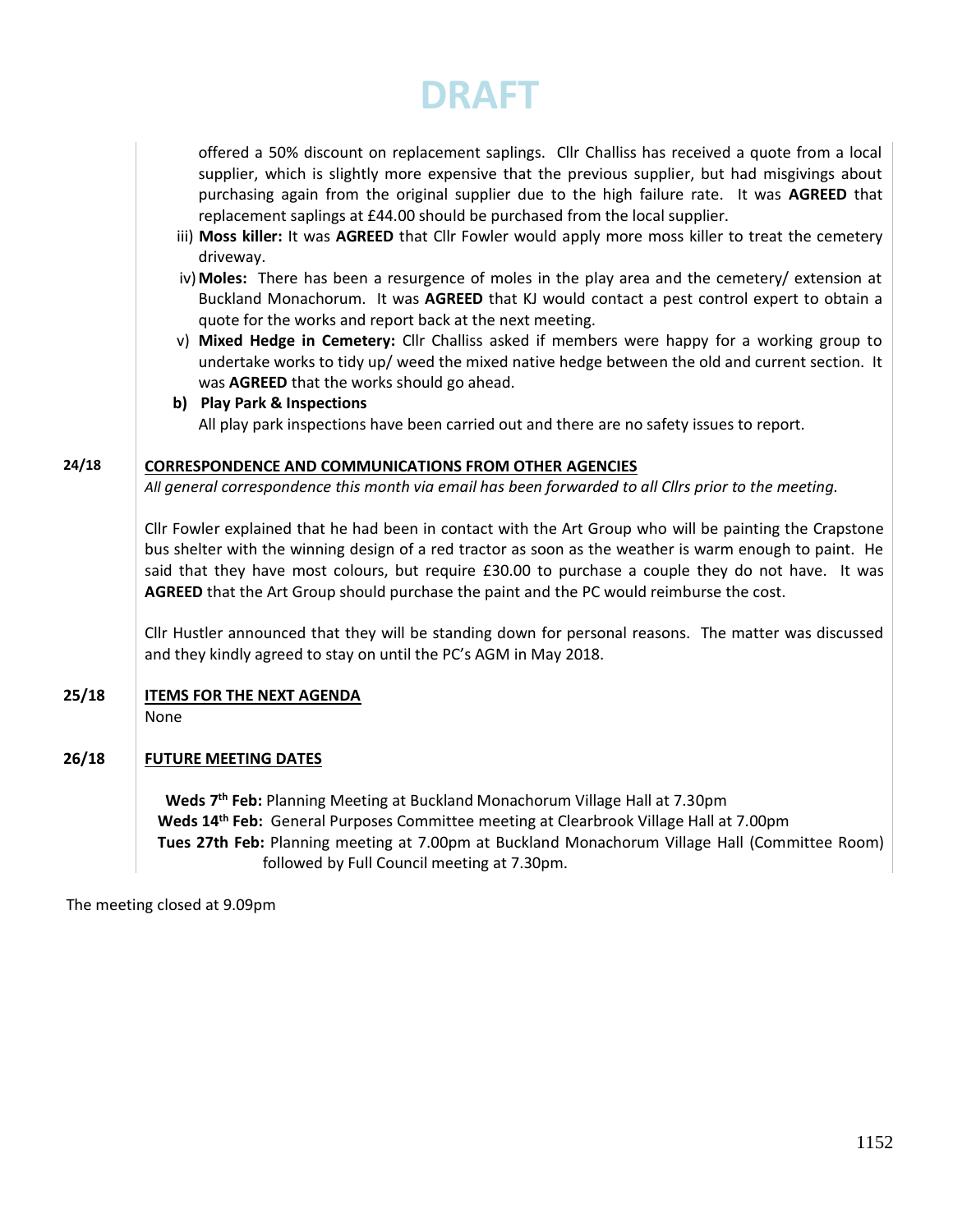# **Appendix 1**

# **Wetland Area in part Field at Crapstone Owned by Buckland Monachorum Parish Council.**

# **Draft 5-year management plan & request for release of £550 for work in 2018 from remaining £990 of money allocated in 2017- 18 Council budget.**

### January 2018.

Below is a plan for the management as a wetland, initially for a 5-year period, of an area in the NW corner of the field owned by the Parish Council and situated behind the Stonemoor estate in Crapstone. The area covers approx 40 x 65 m (c. .26 ha / .69 acre / or about 15% of the field.) Please refer to the accompanying sketch plan & photo, appendix 1 / 1a.

### Why a wetland?

This part of the field has, according to local information, always been wet & boggy. Hence it has not been managed or used in any way in the 18 years the Council has owned it, with the exception of the cutting back in 2013 (at a cost of £500) of the impenetrable brambles which had taken over. There has been some inevitable re-growth of the brambles since then, but most of the wet area is colonised by rushes, with grasses and wild flowers also becoming a feature. (Photo, appendix 2).

Ninety eight percent of lowland meadows have been lost in recent years, so that any remaining remnant, however small, 'is of immense value for wild life & has the potential to support a wide range of flowering plants.' (Devon Wildlife Trust report, please see appendix 3). Without management, it will again become a bramble patch.

In Spring 2017 a Steering group of Clls Woollacott, Hustler & Challiss was formed to assess the viability of managing the area as a wetland. Consultation was undertaken with residents, and some conservation bodies visited site & / or provided advice: the Devon Wildlife Trust and Plymouth Environmental Action, (who both visited), the Devon Greater Horseshoe Bat Project, who supplied a bat detector & analysed its findings, & landscape gardeners David & Jenny Miles. (Please see reports, appendix 3 & 4.)

A leaflet was delivered locally, seeking support for the wetland idea and for the possible expansion of the play area, and achieved a response rate of 10%, while the Council's website & facebook page were also utilised. Some successful fundraising was carried out which enabled 2 picnic benches to be purchased for the play area, with additional grant funding, and these were installed by volunteers.

### Implications for the Council.

There are currently no firm plans for further developments on any part of the field (beyond the possible expansion of the play area) and it seems unlikely that the wetland corner would be the favoured location for any development proposals which might come forward in the short to medium term.

The plan below proposes some modest management to enhance the wetland habitat, entails minimal cost and involves no structures or other features which could impose future liabilities on the Council. Cessation of management simply means that the brambles would again take over.

It is planned that the work will be progressed with both paid and volunteer labour, and that 3<sup>rd</sup> party funding will be accessed. However, the Council is requested to release £550 of the money already allocated to Crapstone Field in the budget for 2017-18, in order to start the works and to demonstrate to prospective funders that the project has Council support.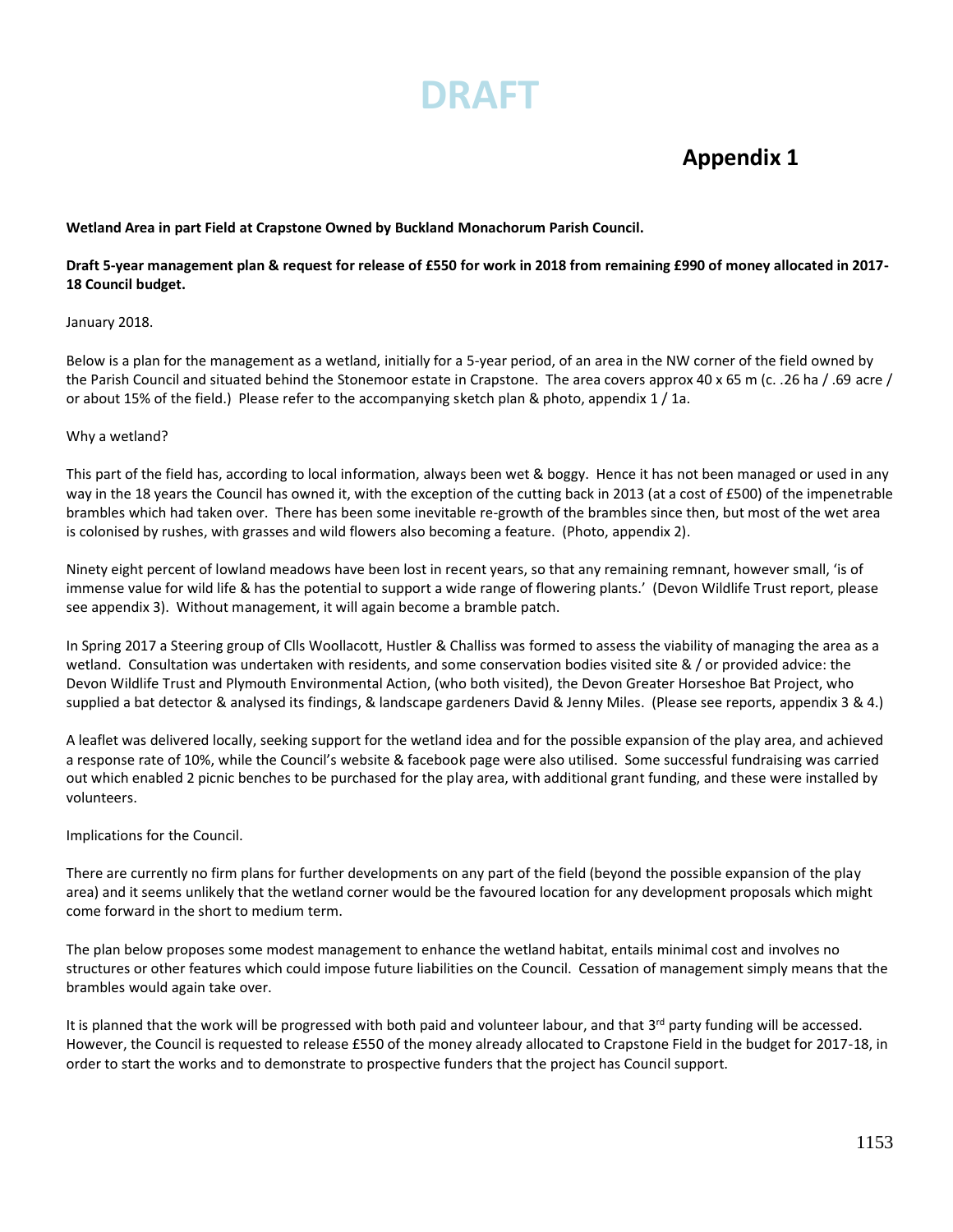This amount covers 2 days paid work in 2018 – to be provided by PEA and / or Tavistock Taskforce - as detailed below, although it is hoped that for the 2<sup>nd</sup> day outside funding may be raised. The Council might also be asked to contribute some small amounts of money for match funding in the future, if this is necessary in order to secure other funds.

It is hoped that a decision can be reached at the Council's January meeting, so that work can commence before the bird nesting season.

Proposed Initial Five-Year Plan.

General Principles.

\*Retain the wetland without ploughing, draining, liming, re-seeding or applying chemicals and/or artificial fertilisers. (Source DWT)

### Annually:

\*Control bramble re-growth by regular cutting. Larger patches should be cut after 30 September with cuttings either composted or burned off site. Manage existing bramble to break up the blocks creating scattered smaller patches to manage on an annual rotation. Strim path(s) in curved lines through vegetation. (Source DWT) Cost: 1 day's work at approx £250 (outside bird nesting time).

\*Top/strim soft rush in late August before seed setting. Aim to reduce by 70% of current level. Rake up and remove all cuttings, disposing off site, or create a compost heap. (DWT) Cost: 1 day's work at approx £250

Year 1 additionally:

\*In autumn plant a boundary hedge, location to be agreed on site with Council. Species willow, alder, birch (recommended species for wetland in DWT report,) could include other recommended species also. Provide a basic fence to protect saplings. (Both DWT & PEA suggest a hedge or hedge bank boundary.) Hedge to be maintained to Council's satisfaction on annual work days.

Cost: not known but would be dependent on volunteer labour and funding or free trees.

Total cost year 1: £550 for 2 days paid work, plus hedge + basic fencing. Source of funds: Council for the 2 days work (although 3<sup>rd</sup> party grants also to be sought for day 2),  $+3^{rd}$  party grants for hedge/ protective fence.

Year 2 additionally to annual works:

\*Mimic grazing action by brush cutting/strimming patches to open up the sward and provide patches of shorter vegetation. (DWT) This is a one-off restorative measure. (Actual pony grazing would be too difficult to manage.) Cost: could probably be included in the winter work day, so no extra.

\*Plant/encourage more willow and maybe alder and birch. (DWT)

\*Create deadwood piles with cut logs or brash. Can be placed almost anywhere on site. (DWT) Cost of these 2 actions – minimal, volunteer labour, or on paid work days as above.

Total cost year 2: £550 – 600 for the annual paid work days, for which  $3^{rd}$  party funding will be sought.

Year 3, 4 or 5 additionally to annual works:

\*See if a volunteer naturalist can be found locally to undertake a biodiversity survey. \*Maybe an interpretation board (based on survey) if funding can be found. (Both suggested by PEA).